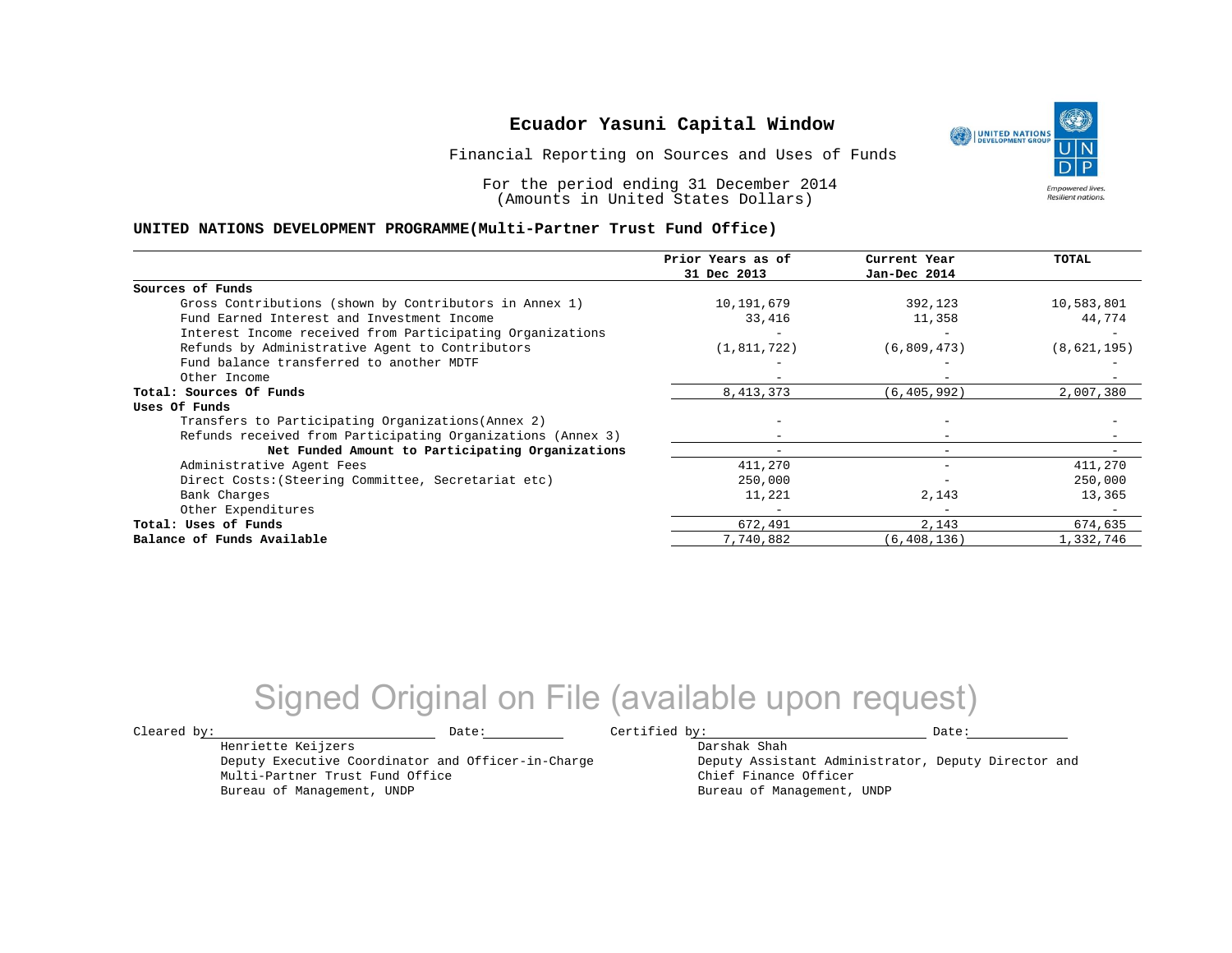## **Ecuador Yasuni Capital Window**



Financial Reporting on Sources and Uses of Funds

For the period ending 31 December 2014 (Amounts in United States Dollars)

#### **UNITED NATIONS DEVELOPMENT PROGRAMME(Multi-Partner Trust Fund Office)**

#### **Annex - 1: Gross Contributions**

|                                | Prior Years as of | Current Year<br>Jan-Dec 2014 | <b>TOTAL</b> |
|--------------------------------|-------------------|------------------------------|--------------|
|                                | 31 Dec 2013       |                              |              |
| Contributors                   |                   |                              |              |
| <b>AVINA FOUNDATION</b>        | 100,000           |                              | 100,000      |
| Constructora N Odebrecht       | 129,975           |                              | 129,975      |
| Earth Day Network              | 160,184           |                              | 160,184      |
| Everfresh                      | 50,000            |                              | 50,000       |
| GOVERNMENT OF CHILE            | 100,000           |                              | 100,000      |
| GOVERNMENT OF COLOMBIA         | 100,000           |                              | 100,000      |
| GOVERNMENT OF ECUADOR          | 250,000           | 392,123                      | 642,123      |
| GOVERNMENT OF GEORGIA, REPUBLI | 100,000           |                              | 100,000      |
| GOVERNMENT OF ITALY            | 3,932,147         |                              | 3,932,147    |
| GOVERNMENT OF LUXEMBOURG       | 1,332,700         |                              | 1,332,700    |
| <b>GOVERNMENT OF SPAIN</b>     | 1,400,400         |                              | 1,400,400    |
| GOVERNMENT OF TURKEY           | 100,000           |                              | 100,000      |
| Hector Delgado                 | 50,000            |                              | 50,000       |
| Herdoiza Crespo Constr. (ECU)  | 200,000           |                              | 200,000      |
| Meurthe-et-Moselle (France)    | 53,763            |                              | 53,763       |
| PRIVATE SECTOR                 | 366,571           |                              | 366,571      |
| REGIONAL GOVT. OF WALLONIA     | 1,220,465         |                              | 1,220,465    |
| Region Rhone-Alpes             | 195,314           |                              | 195,314      |
| Ryohin Keikaku Co. Ltd (Japan) | 200,140           |                              | 200,140      |
| SK Engineering & Construction  | 50,000            |                              | 50,000       |
| World of Kindness (Russia)     | 100,019           |                              | 100,019      |
| Total: Contributions           | 10, 191, 679      | 392,123                      | 10,583,801   |

# Signed Original on File (available upon request)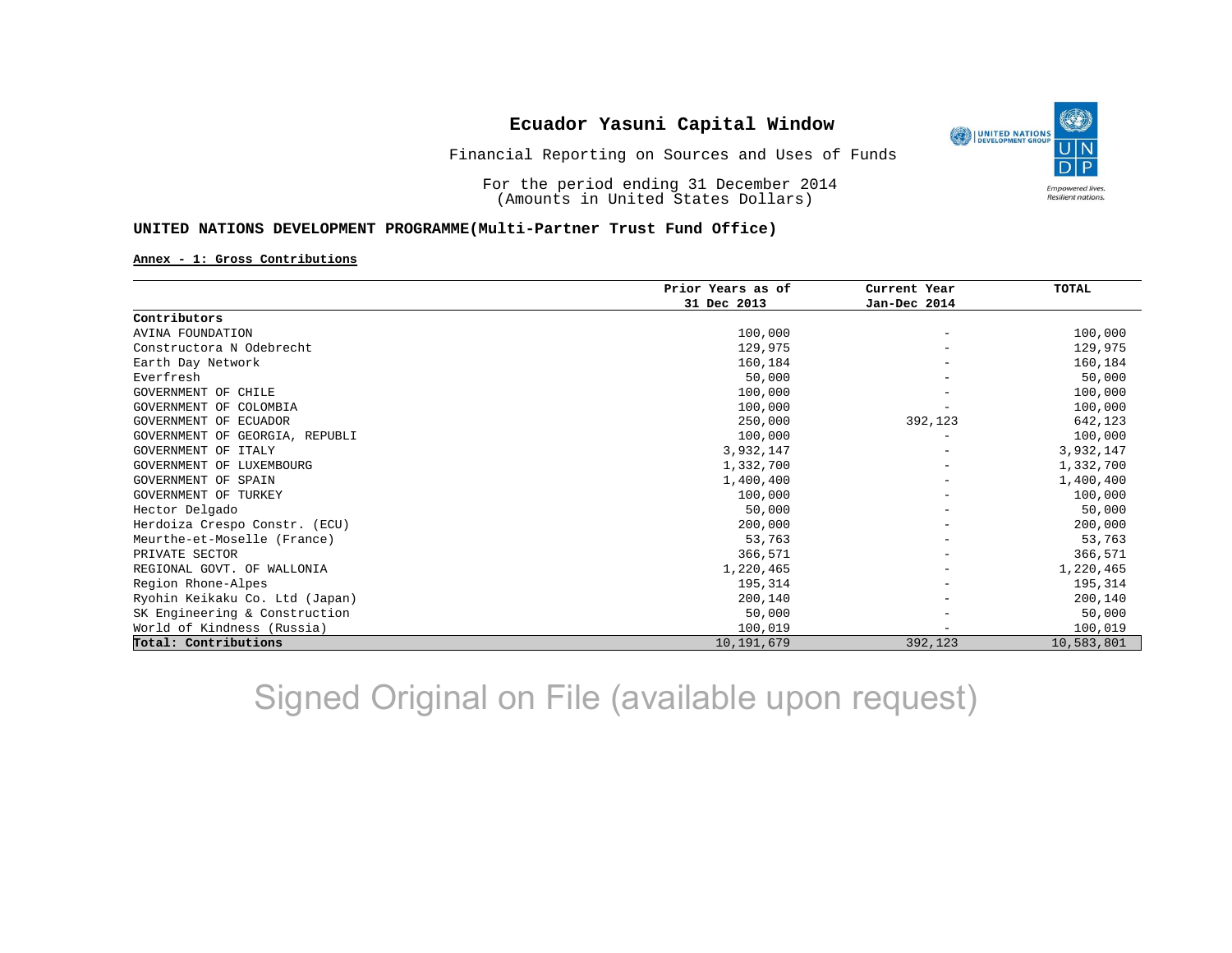### **Ecuador Yasuni Capital Window** UNITED NATIONS Financial Reporting on Sources and Uses of Funds

For the period ending 31 December 2014

(Amounts in United States Dollars)

### **UNITED NATIONS DEVELOPMENT PROGRAMME(Multi-Partner Trust Fund Office)**

**Annex - 2: Transfers to Participating Organizations**

| Prior Years<br>as<br>оf | Current Year    | <b>TOTAL</b> |
|-------------------------|-----------------|--------------|
| 2013<br>Dec<br>--       | 2014<br>Jan-Dec |              |

**No Activity**

## Signed Original on File (available upon request)